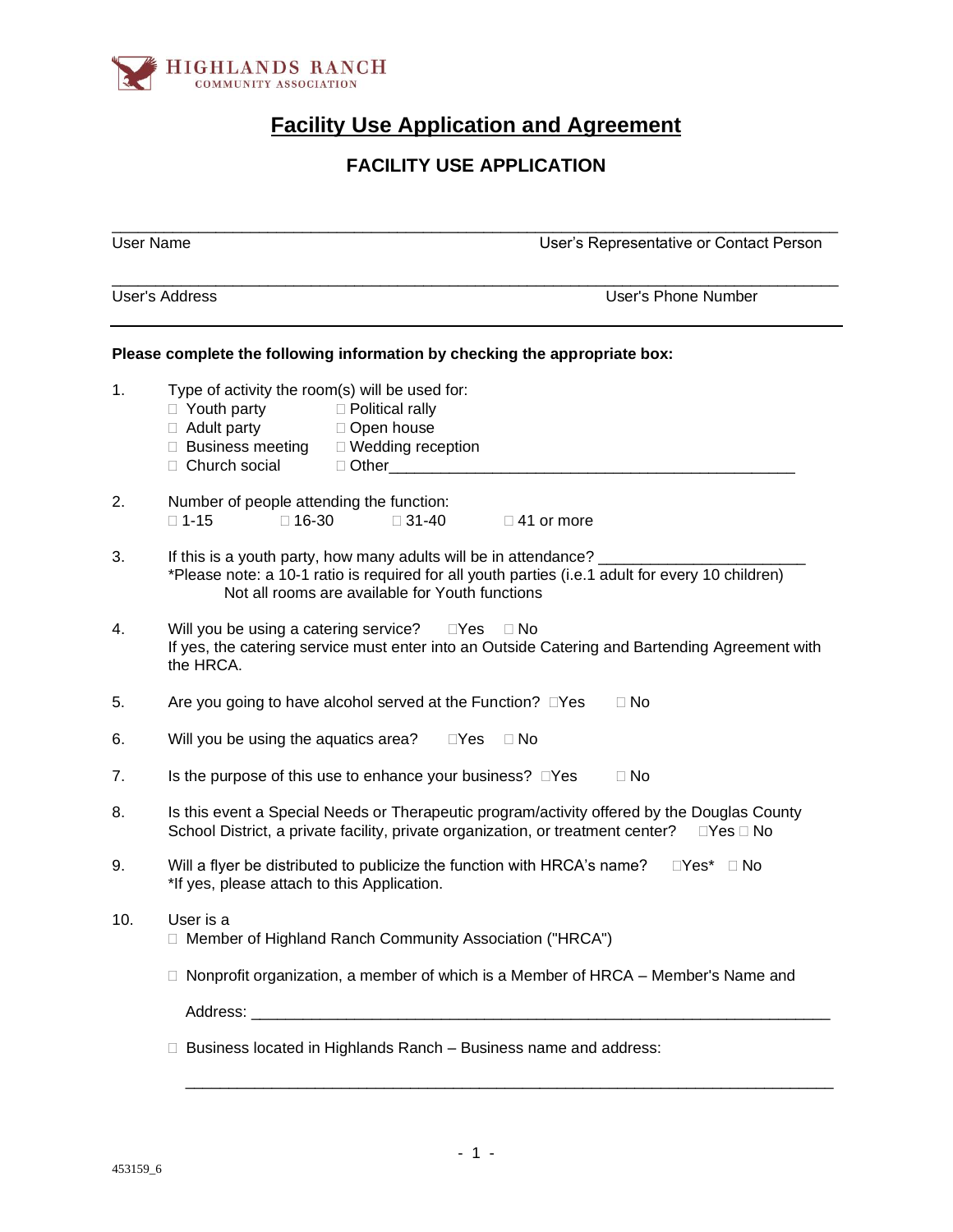

Use Period Applied for:

| <b>Facility Use Begins</b> | <b>Facility Use Ends</b> |
|----------------------------|--------------------------|
| Date:                      | Date:                    |
| Time:                      | Time:                    |

**I certify that all information provided in this Application is true and complete. I understand that submission of false or misleading information or omission of requested information is a default under the HRCA Facility Use Agreement and may result in the termination of this and any other HRCA Facility Use Agreements.** 

User's signature Date Date

## **FACILITY USE AGREEMENT**

THIS FACILITY USE AGREEMENT (the "Agreement") is by and between Highlands Ranch Community Association, Inc. ("HRCA") and the User on signature page ("User") for the purpose of permitting the User to use certain HRCA facilities for the purpose and on the terms and conditions set forth in this Agreement.

In consideration of mutual promises and covenants contained herein, and for other good and valuable consideration, the receipt and sufficiency of which is hereby acknowledged, the parties agree as follows:

1. License. HRCA hereby grants a license (the "License") to User to use the room (the "Premises") in the HRCA facility (the "Facility"), on the dates and times (the "Use Period"), for the activity and purposes (the "Function"), and for the fee ("Facility Use Fee"), all as set forth on Schedule 1 attached to this Agreement by this reference, on and subject to all of the terms and conditions set forth in this Agreement.

2. Permitted Use. User will use the Premises solely for the activity and purpose described in the Function and in accordance with the terms of the Agreement. User will not use or permit any use of the Premises for any activity or purpose or in any manner other than as contemplated in this Agreement.

3. Facility Use Regulations and Laws. User will abide by the terms and conditions of HRCA's Facility Use Regulations (the "Facility Use Regulations"), and all other policies and procedures and Rules and Regulations from time to time adopted by HRCA. User, and the employees, contractors, subcontractors, agents, representatives, participants, guests and other invitees of the User and the attendees of the Function (each a "User Invitee"), will comply with the Facility Use Regulations and with all applicable federal, state and local statutes, rules, regulations, codes, ordinances and policies ("Laws"). User Invitees include any person attending or attempting to attend the Function, regardless of whether such person was invited or authorized to attend by User.

4. Outside Catering and Bartending. User may engage a third party caterer to provide food and beverage service at the Function only if HRCA has approved such third party caterer 30 days in advance of commencement of the Use Period. HRCA is not obligated to approve a third party caterer proposed by User. HRCA's approval may be withheld for any reason in its sole discretion. Any third party caterer providing food and beverage service at the Facility must enter into and comply with the terms of an Outside Catering and Bartending Agreement ("Catering Agreement") on HRCA's approved form of Catering Agreement. The Catering Agreement, fully executed by the third party caterer, along with valid proof of insurance as required under the Catering Agreement in a form acceptable to HRCA, must be submitted to HRCA no later than 15 days prior to the commencement of the Use Period, failing which, shall allow HRCA to withhold its approval of the Caterer.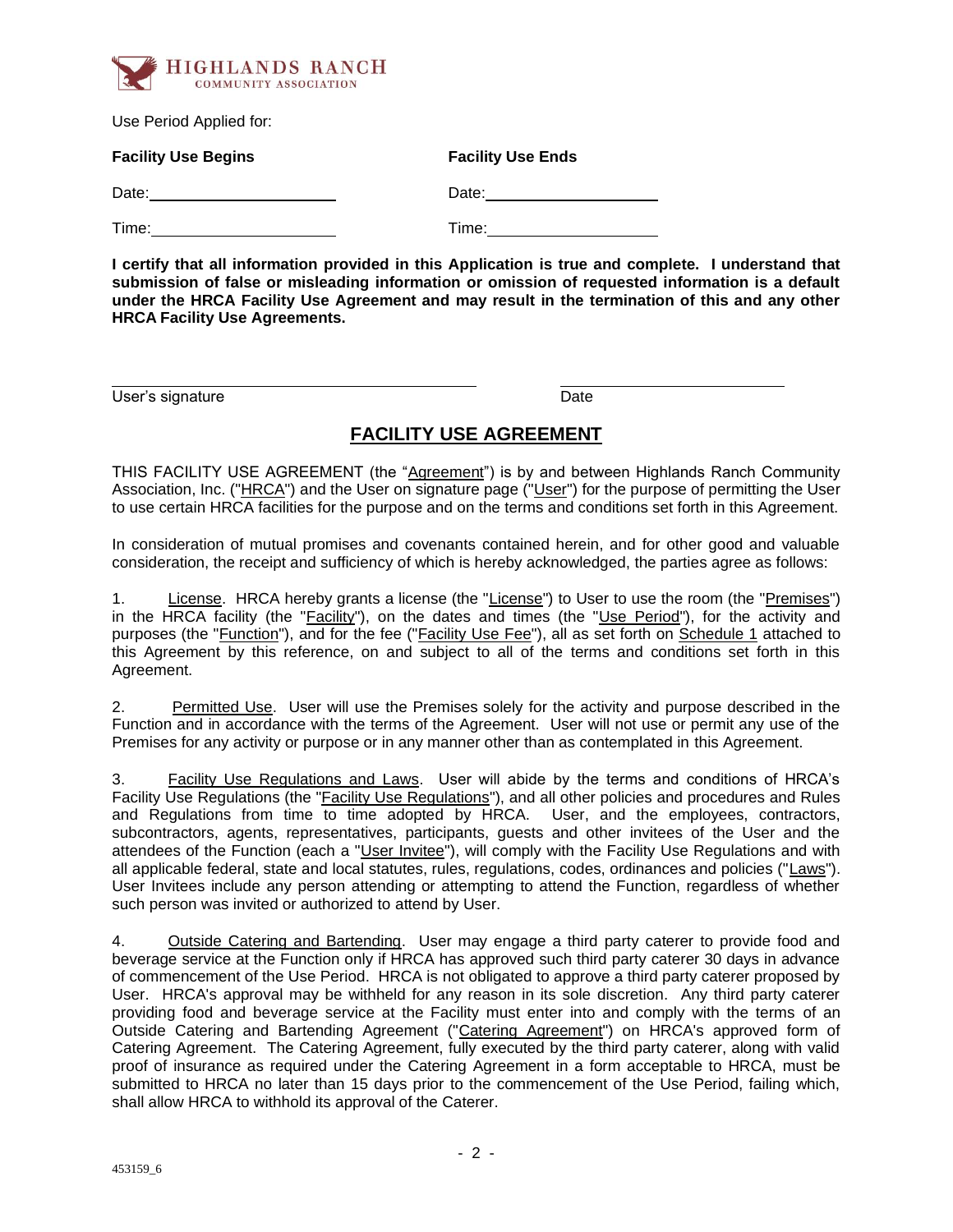

#### 5. Alcohol

5.1. Prohibition. The service, sale or consumption of alcoholic beverages in the Facility, the Premises or anywhere on HRCA property is strictly prohibited unless specifically agreed to in writing by HRCA and set forth in an Addendum attached to this Agreement. The only Facility at which HRCA will consider a request for service or consumption of alcohol is the Wildcat Mountain Auditorium at the Recreation Center at Southridge.

5.2. Violation. If alcohol is served, sold, or consumed at the Function for which HRCA has not granted permission for the service or consumption of alcohol or if alcohol is served, sold or consumed in violation of the terms of HRCA's permission (including the terms of the Addendum), or in violation of the terms of this Agreement, User will be in breach of this Agreement and HRCA will have the right, in addition to any other rights and remedies that it may have, to terminate this Agreement for cause.

#### 6. General Provisions.

6.1. Facility Use Application. The terms of User's Facility Use Application submitted in connection with User's use of the Facility are hereby incorporated in and made a part of this Agreement. Any false or misleading information in the Application or omission of requested information from the Application is a breach of this Agreement by User.

6.2. User Qualifications. In order to use a room in the Facility, the User must meet the qualifications as established by HRCA in its sole discretion and as set forth in the Facility Use Regulations from time to time.

6.3. Supervisor on Duty. An HRCA employee ("Supervisor on Duty") designated by HRCA will be HRCA's representative and authorized to act on behalf of HRCA during the Function. User will comply with all directives and requests made by the Supervisor on Duty, as described in the Facility Use Regulations, and failure to do so will be a breach of this Agreement by User.

6.4. Security. User is solely responsible for security at the Function. HRCA shall not be liable for any claim based on any allegation of a failure to adequately protect or supervise. In addition, HRCA may require that an off duty police officer or other professional security personnel be hired by User and present at the Function. If hired by HRCA, the cost of such police officer or other professional security personnel plus 15%, shall be paid by the User to HRCA. This cost is in addition to the Facility Use Fee and is due and payable prior to the Function. By requiring User to pay HRCA for such off duty police officer or other professional security personnel, HRCA does not assume any responsibility for security at the Function or any duty to protect User or User Invitees. User shall comply with all requests made by any police or other security personnel. The costs of any police or fire personnel required by state of local government bodies shall be paid by User.

#### 7. Fees and Other Payments.

7.1. Facility Use Fee. The Facility Use Fee for using the Premises during the Use Period is set forth on Schedule 1, which amount is due and payable in full by User to HRCA at the time this Agreement is signed.

7.2. Security Deposit. User shall pay the following Security Deposit for the following rooms at Southridge: Butte/Cliffs Room \$200, Backcountry Room \$300, Wildcat Mountain Auditorium \$500. All other HRCA rooms will charge a Food and Beverage Security Deposit of only \$50, if the responsible party plans to have food and/or beverage during their rental. The Security Deposit amount is due and payable in full by User to HRCA at the time this Agreement is signed. The Security Deposit will be held by HRCA as security for User's obligations on the terms provided in this Agreement and the Facility Use Regulations. The Security Deposit may be applied by HRCA against any amounts owed to HRCA under the Agreement. If User returns the room to its original condition before the rental, the Security Deposit amount will be returned within 3 to 5 business days after the rental is complete.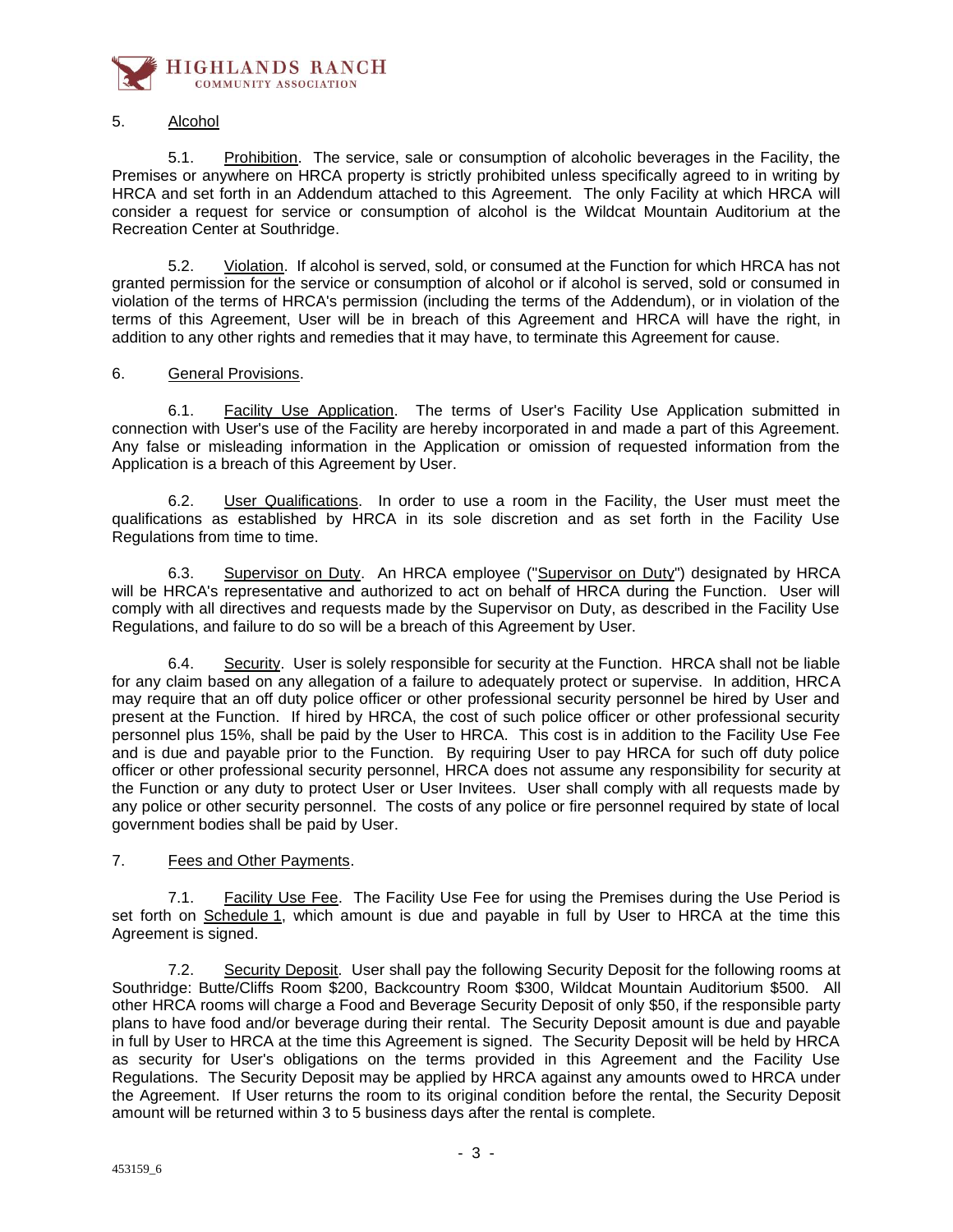

7.3. Additional Fees. In addition to the Facility Use Fee, User will pay to HRCA all costs and expenses incurred by HRCA in support of or as a result of User's use of the Facility. Such expenses may include cleaning costs, security costs, property damage, set-up and take-down fees, and any other costs or expenses as described in this Agreement or the Facility Use Regulations.

7.4. Interest. User will pay interest on any amount due to HRCA by User under this Agreement not paid when due at the rate of eighteen percent (18%) per annum from the date due. Payment of interest will not excuse or cure any default by User under this Agreement.

7.5. Assessments. If User is a Member of HRCA, all amounts payable to HRCA and HRCA Parties under this Agreement (including any amounts due under any indemnification agreement under this Agreement) are Assessments, as such term is defined in the Community Declaration for Highlands Ranch Community Association, Inc. (the "Declaration"). HRCA has all rights and remedies with regard to collection of these Assessments as are provided in the Declaration for the collection of Assessments in general, together with any and all rights and remedies otherwise available at law or under the terms of this Agreement.

#### 8. Indemnification and Insurance.

8.1. Indemnification. User will indemnify and hold harmless HRCA, its officers, directors, members, employees, agents and volunteers (the "HRCA Parties") from and against any claims, losses, liabilities, damages, costs or expenses, including reasonable attorney's fees, incurred by the HRCA Parties as a result of User or any User Invitees' use of the Facility, resulting from any injury to any person or any damage to any property arising in any way out of the use of the Premises by User or any User Invitee, any claims made by any User Invitee against HRCA or any other HRCA Parties, or any breach of any of the terms, covenants or conditions in this Agreement or any Catering Agreement by User or any User Invitee. User's obligation to indemnify HRCA under this Agreement will apply notwithstanding that joint or concurrent liability may be imposed on any of the HRCA Parties and will survive termination of this Agreement for any reason.

8.2. Insurance. User will provide such insurance in connection with the use of the Premises as HRCA may from time to time require in its sole discretion. All insurance will be subject to approval by HRCA and additional insurance may be required by HRCA at any time in its sole discretion. User's insurance will be primary coverage and will contain no rights of subrogation against HRCA and the HRCA Parties. User waives all rights of subrogation that User or its insurers may have against HRCA and the HRCA Parties. User will provide valid proof of insurance to HRCA no later than 10 business days prior to the Function. Failure to provide proof of insurance acceptable to HRCA will be a breach of this Agreement, in which event HRCA may terminate this Agreement for cause.

9. Assumption of Risk. User and each User Invitee assumes all risk associated with the use of the Premises and the Function under this Agreement. HRCA is not liable for any lost, stolen or damaged property of User or User Invitees. HRCA may condition User's use of the Premises upon each person using the Facility, whether a Member, User, Guest, User Invitee, or otherwise, executing an individual waiver and release, provided that failure to obtain such waiver and release will not relieve User from any of its obligations or agreements under this Agreement.

#### 10. Cancellation by User.

 10.1. Cancellation by User. A User may cancel its reservation at any time prior to the Function by giving written notice to HRCA. A cancellation is not effective unless it is in writing and received by HRCA.

 10.2. Cancellation 7 Days Prior to Function. The Facility Use Fee and Security Deposit will be refunded for reservations cancelled in writing by the User seven (7) days prior to the Function, except as set forth in Section 10.4 below or unless it is provided in this Agreement or the Facilty Use Regulations that HRCA otherwise has the right to retain some or all of the Facility User Fee and Security Deposit.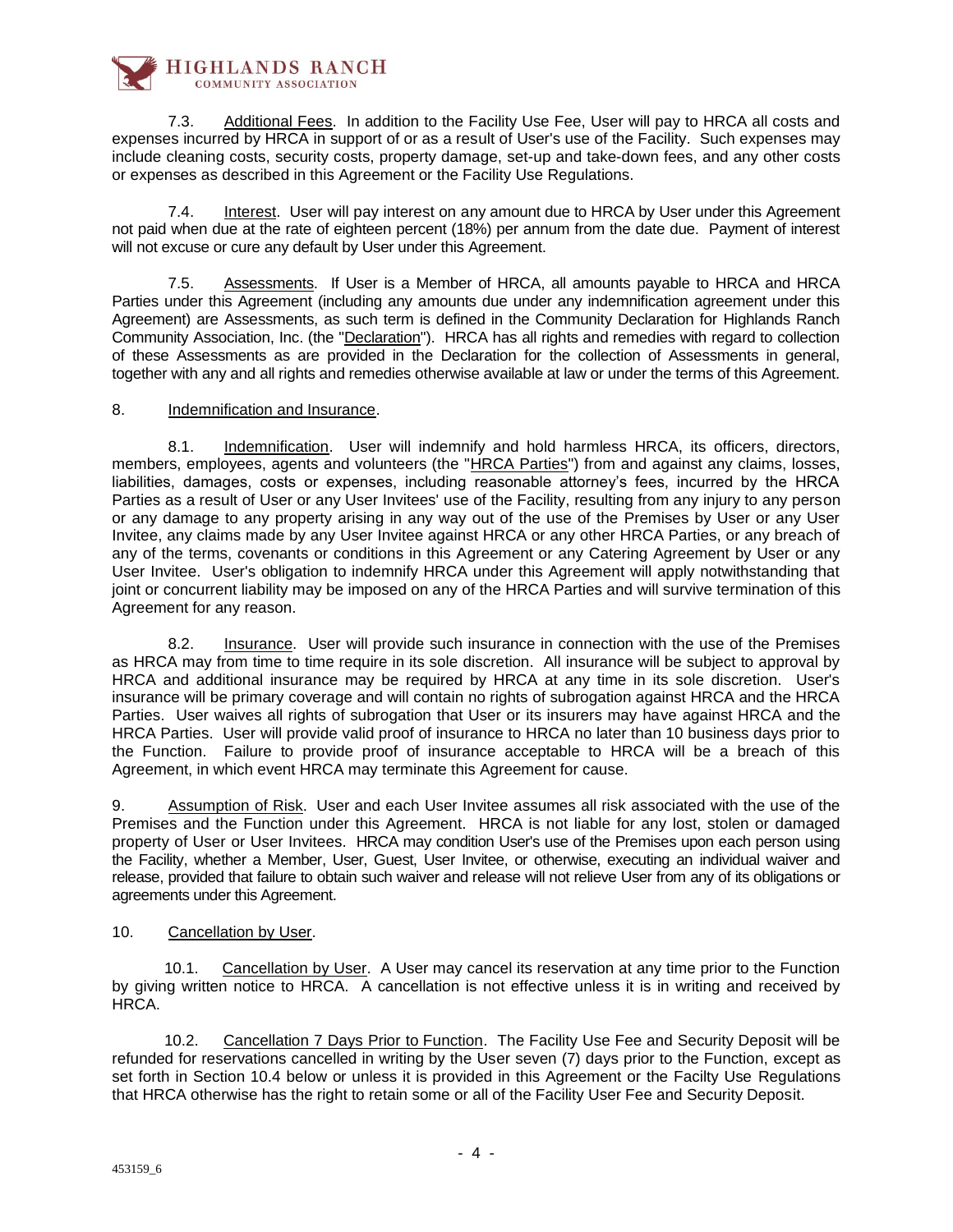

10.3. Cancellation Less Than 7 Days Prior to Function. No refund of the Facility Use Fee will be made for any reservation cancelled by the User less than seven (7) days prior to the Function. The Security Deposit will be refunded for any reservation cancelled by the User less than seven (7) days prior to the Function, except as set forth in Section 10.4 below or unless it is provided in this Agreement or the Facility Use Regulations that HRCA otherwise has the right to retain some or all of the Facility User Fee and Security Deposit.

10.4. Cancellation Policy for Backcountry, Cliffs, Butte and/or full Wildcat Mountain Auditorium room reservations. Due to the high demand for each room within the Wildcat Mountain Auditorium, notwithstanding anything otherwise set forth herein, User shall pay a \$50.00 cancellation fee for any reservation of the rooms within the Wildcat Mountain Auditorium cancelled in writing by User forty-five (45) days or more before the Function. In such event, the Security Deposit and Facility Fee will be refunded. No refund of the Security Deposit or Facility Use Fee will be made for any reservation cancelled by the User less than forty-five (45) days prior to the Function.

#### 11. Termination by HRCA.

11.1. Right to Modify. The License granted hereunder is revocable by HRCA at any time in its sole discretion. Therefore, HRCA reserves the right to modify or terminate this Agreement at any time, including changing the room that will be the Premises, to accommodate program changes, for unforeseen circumstances or for any other reason in its sole discretion. HRCA will attempt to notify User as soon as possible upon any such modification or termination. If a mutually agreeable alternative date and time or place for the Function cannot be agreed upon by the User and HRCA, this Agreement will be deemed terminated and the User will receive a full refund of the Facility Use Fee and Security Deposit. HRCA will have no liability to the User for damages of any kind or nature claimed by the User as a result of any such termination.

11.2. User Default. HRCA may terminate this Agreement and the License at any time for cause. A termination will be for cause if User breaches any of the terms of this Agreement, the Facility Use Regulations or any other HRCA Rules and Regulations (as defined in the Declaration). If HRCA terminates this Agreement for cause, HRCA will have the right, in addition to any other remedies it may have, to terminate the License and this Agreement, in which event, the Function will be immediately cancelled (including a Function that has already commenced, in which event User and all User Invitees will be required to immediately vacate the Facility) and the Facility Use Fee and Security Deposit will be retained by HRCA.

12. Limitation of User Remedies. The extent of any damages that User may incur under this Agreement will be limited to the amount of the Facility Use Fee and the return of the Security Deposit, if any, that User paid to HRCA that has not been returned to User. User waives all other damages, rights and remedies that it may have in connection with any claim against or alleged breach of this Agreement by HRCA or the HRCA Parties. User acknowledges that HRCA has relied upon this limitation and waiver in granting the License and establishing the Facility Use Fee and if User did not agree to this limitation and waiver, HRCA would not grant the License on the terms provided in this Agreement including the Facility Use Fee, which would be significantly greater.

13. No Assignment; Governing Law. This Agreement is not assignable or transferable by User. The terms and conditions of, and the performance of this Agreement, will be governed by the laws of the State of Colorado.

14. Entire Agreement; Alteration or Amendment; Severability. This Agreement, including any Schedule or Addendum attached hereto, constitutes the entire agreement of the parties with respect to the subject matter hereof. Any and all prior agreements, whether written or oral, are superseded and terminated by this Agreement. No amendment, modification or waiver of any of the terms or provisions hereof will be valid unless the same is in writing and signed by User and an authorized representative of HRCA. A waiver of any particular term or provision of this Agreement will not be construed as a waiver of any other term or provision. If any condition or covenant contained in this Agreement is held to be invalid or void by any court of competent jurisdiction, the same will be deemed severable from the remainder of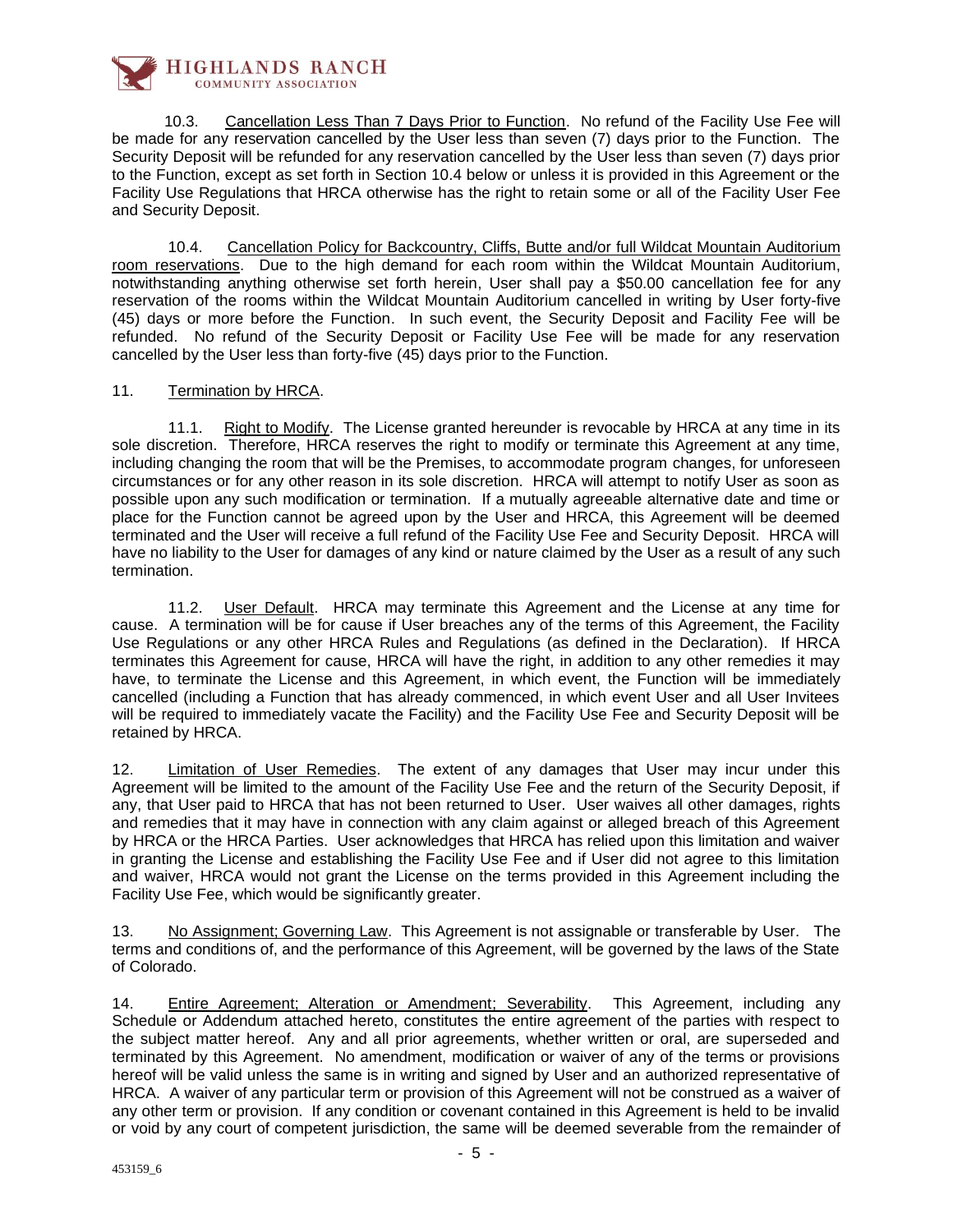

the Agreement and will in no way affect any other covenant or condition in this Agreement. If such condition, covenant or other provision will be deemed invalid due to its scope or breadth, such provision will be deemed valid to the extent of the scope or breadth permitted by law.

15. Construction. Throughout this Agreement, the singular will include the plural and the plural will include the singular, all genders will be deemed to include other genders, wherever the context so requires, and the terms "including," "include" or derivatives thereof, unless otherwise specified, will be interpreted in as broad a sense as possible to mean "including, but not limited to," or "including, by way of example and not limitation." All schedules, exhibits and addenda referred to herein will for all purposes be deemed to be incorporated in this Agreement by this reference and made a part of this Agreement.

16. Joint and Several Liability. If User comprises more than one person or entity, or if this Agreement is guaranteed by any party, all such persons will be jointly and severally liable for payment of the Facility Use Fee and all other fees and charges under this Agreement and the performance of User's obligations hereunder.

17. Headings. Paragraph headings used in this Agreement are for convenience of reference only and will not affect the construction of any provision of this Agreement.

**User certifies that he or she, or User's authorized representative, has read and understands this Agreement and the Facility Use Regulations and agrees that a violation of any provision of this Agreement, the Facility Use Regulations, or any other HRCA Rules and Regulations, policies or procedures or Law is a breach of this Agreement and, in addition to any other rights and remedies HRCA may have, HRCA may terminate this Agreement and the License and HRCA may retain the Security Deposit and the Facility Use Fee at the sole discretion of HRCA.**

This Agreement is executed by the parties on the date set forth below.

#### **USER:**

Print Name: \_\_\_\_\_\_\_\_\_\_\_\_\_\_\_\_\_\_\_\_\_\_\_\_\_\_\_\_\_\_\_

Signature: \_\_\_\_\_\_\_\_\_\_\_\_\_\_\_\_\_\_\_\_\_\_\_\_\_\_\_\_\_\_\_\_\_\_\_\_\_\_\_\_\_ Date: \_\_\_\_\_\_\_\_\_\_\_\_\_\_\_\_\_\_\_\_\_\_\_\_\_\_\_\_\_\_\_\_

#### **HRCA:**

Highlands Ranch Community Association, Inc.

 $\mathsf{B} \mathsf{v}$ :

Title: \_\_\_\_\_\_\_\_\_\_\_\_\_\_\_\_\_\_\_\_\_\_\_\_\_\_\_\_\_\_\_\_\_\_\_\_\_\_\_\_\_\_\_\_\_\_ Date: \_\_\_\_\_\_\_\_\_\_\_\_\_\_\_\_\_\_\_\_\_\_\_\_\_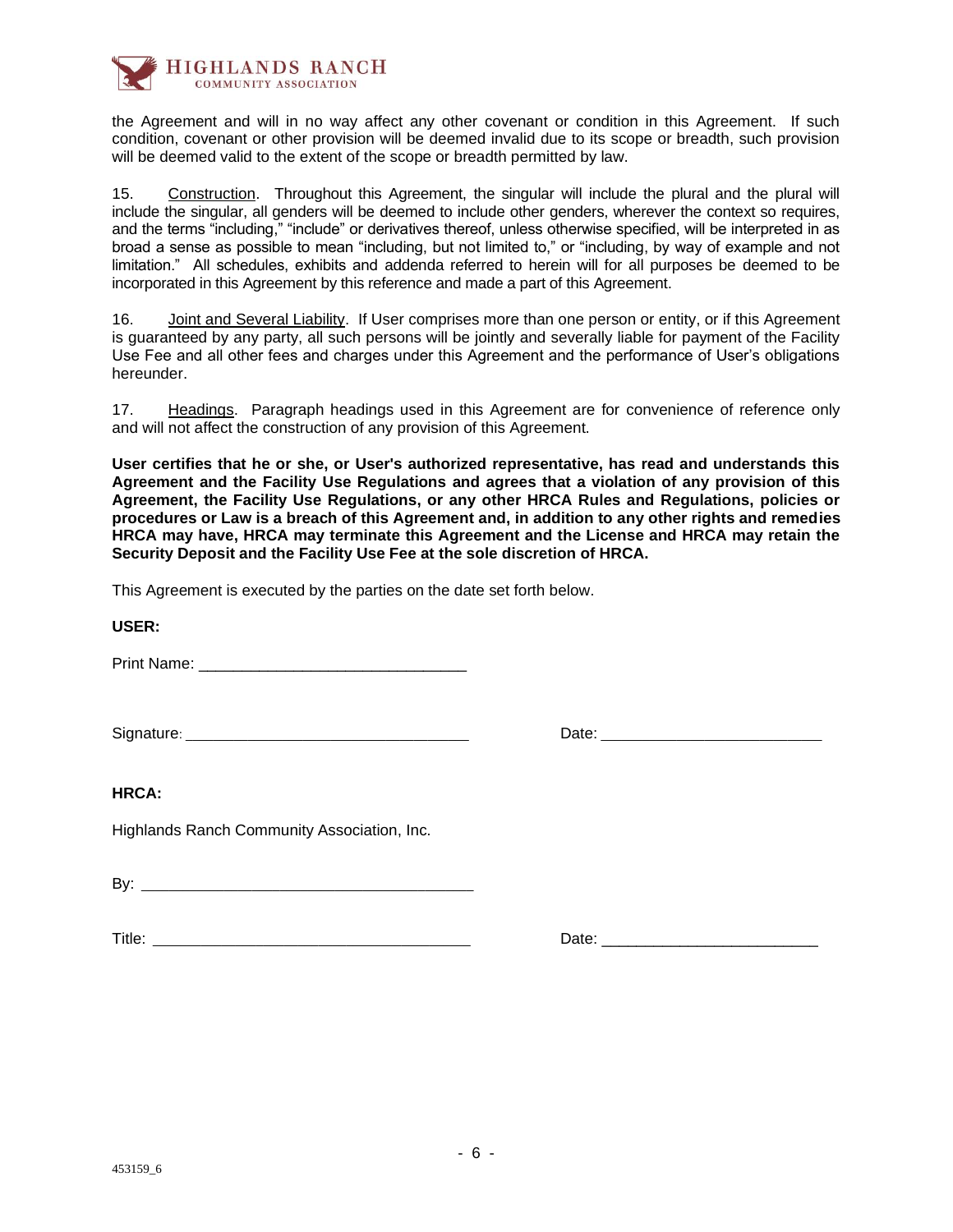

#### SCHEDULE<sub>1</sub>

TO

### FACILITY USE AGREEMENT

| Function (Activities and purpose):    |               |                                                                                  |  |
|---------------------------------------|---------------|----------------------------------------------------------------------------------|--|
|                                       |               |                                                                                  |  |
| Food and Beverages to be served:      |               |                                                                                  |  |
|                                       |               | ,我们也不会有什么。""我们的人,我们也不会有什么?""我们的人,我们也不会有什么?""我们的人,我们也不会有什么?""我们的人,我们也不会有什么?""我们的人 |  |
| Name and Address of Caterer (if any): |               |                                                                                  |  |
|                                       |               |                                                                                  |  |
| Use Period*:                          |               |                                                                                  |  |
| Use Period Begins                     |               | <b>Use Period Ends</b>                                                           |  |
|                                       |               | Date: 2008                                                                       |  |
|                                       |               |                                                                                  |  |
| Facility Use Fee:                     | $\frac{1}{2}$ |                                                                                  |  |
| <b>Security Deposit:</b>              | \$            | <u> 1980 - Jan Samuel Barbara, martin di</u>                                     |  |

\* All set-up and clean-up must occur during the Use Period. Failure to complete clean-up and vacate the Premises by the end of the Use Period will result in additional charges - See Facility Use Regulations.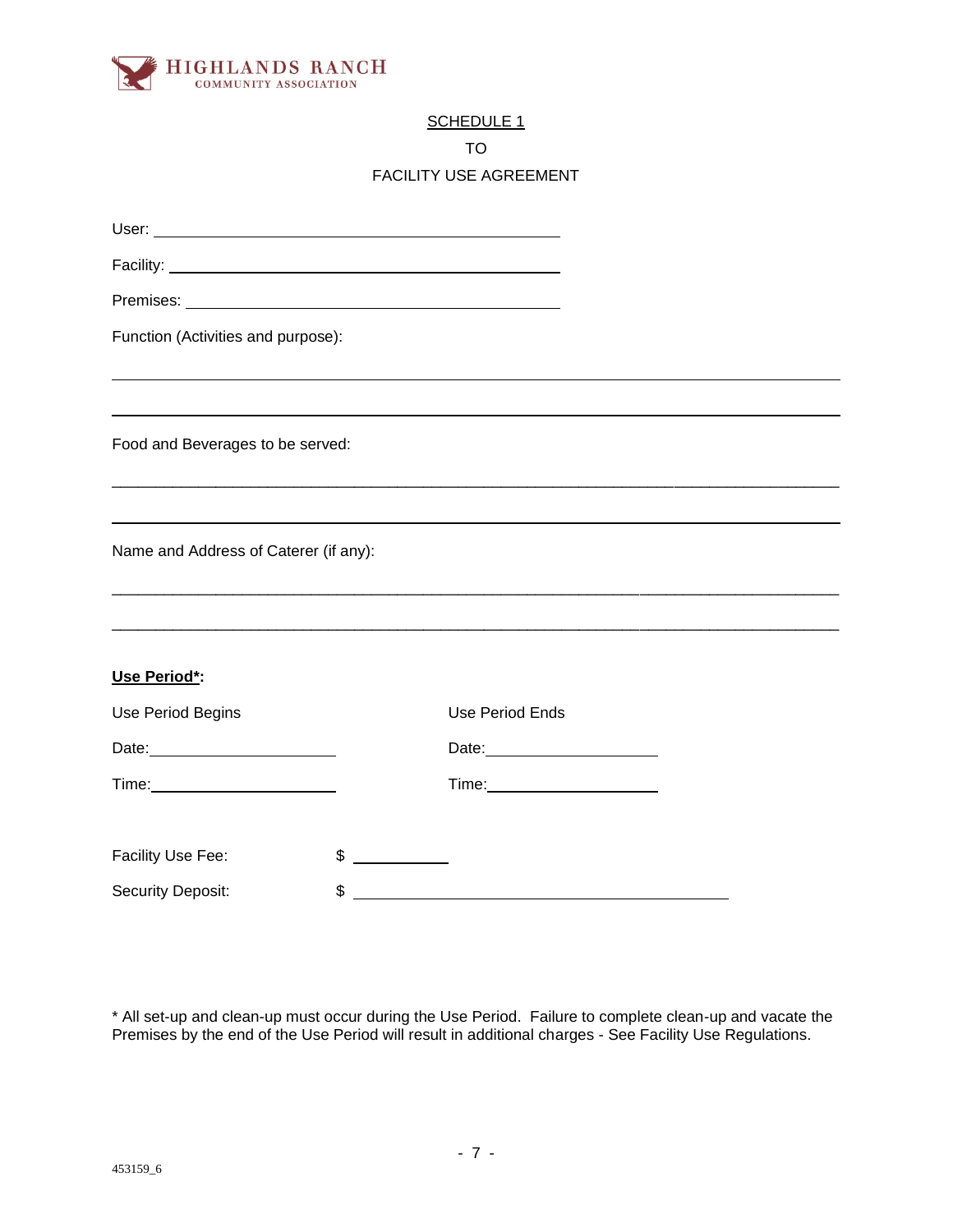

## **HRCA Room Rental Pricing Matrix**

(Effective January  $1^{st}$ , 2020)

| <b>Location</b>   | <b>Room</b>                                                                                           | Capacity <sup>1</sup> | <b>Hourly</b> | Full $Day2$ |  |
|-------------------|-------------------------------------------------------------------------------------------------------|-----------------------|---------------|-------------|--|
| <b>NORTHRIDGE</b> | Crestone Peak, Non Profit                                                                             | 40                    | \$40          | \$200       |  |
|                   | <b>Wetterhorn Peak</b>                                                                                | 60                    | \$45          | \$225       |  |
|                   | Arapahoe (Dry Craft Room) Non Profit                                                                  | 30                    | \$40          | \$200       |  |
|                   | Arrowhead (Conference Room)                                                                           | 20                    | \$35          | \$175       |  |
|                   | Nursery                                                                                               | 20                    | \$35          | \$175       |  |
| <b>SOUTHRIDGE</b> | Backcountry                                                                                           | 110                   | \$135         | \$675       |  |
|                   | <b>Butte</b>                                                                                          | 50                    | \$70          | \$350       |  |
|                   | <b>Cliffs</b>                                                                                         | 50                    | \$70          | \$350       |  |
|                   | <b>Wildcat Mountain Auditorium</b>                                                                    | 325                   | \$255         | \$1275      |  |
|                   | *A security deposit is required for the following; Backcountry \$300, Butte/Cliffs \$200, DWMA \$500. |                       |               |             |  |
|                   | Monarch                                                                                               | 52                    | \$45          | \$225       |  |
|                   | Telluride                                                                                             | 56                    | \$45          | \$225       |  |
| <b>EASTRIDGE</b>  | Monarch + Telluride (Community Room)                                                                  | 108                   | \$75          | \$375       |  |
|                   | Copper Room, Non Profit                                                                               | 34                    | \$40          | \$200       |  |
|                   | Sand Volleyball Court                                                                                 |                       | \$80          | \$400       |  |
|                   | Cooper's Hawk                                                                                         | 45                    | \$40          | \$200       |  |
|                   | <b>Red Tailed Hawk</b>                                                                                | 33                    | \$40          | \$200       |  |
|                   | Cooper's + Red Tailed (Hawk Full Room)                                                                | 78                    | \$75          | \$375       |  |
| <b>WESTRIDGE</b>  | Falcon, Non Profit                                                                                    | 100                   | \$40          | \$200       |  |
|                   | Osprey, Non Profit                                                                                    | 27                    | \$35          | \$175       |  |
|                   | Golden Eagle (Conference Room)                                                                        | 24                    | \$35          | \$175       |  |
|                   | Turf (Full; 2/3; 1/3)                                                                                 |                       | \$140/95/70   |             |  |

<sup>\*</sup> All set-up and clean-up time must occur during the Use Period. Failure to complete clean-up and vacate the premises by the end of the Use Period will result in additional charges. See Facility Use Regulations.<sup>\*\*</sup> A \$10.00 flat fee for tables and chairs is required for most rooms.\*\*\* If the reservation plans on having food or beverage, a \$50 refundable deposit will be charged at the time of booking.

 $\frac{1}{1}$  Capacity can vary depending on room set up

 $2$  Full day rental is  $5+$  hours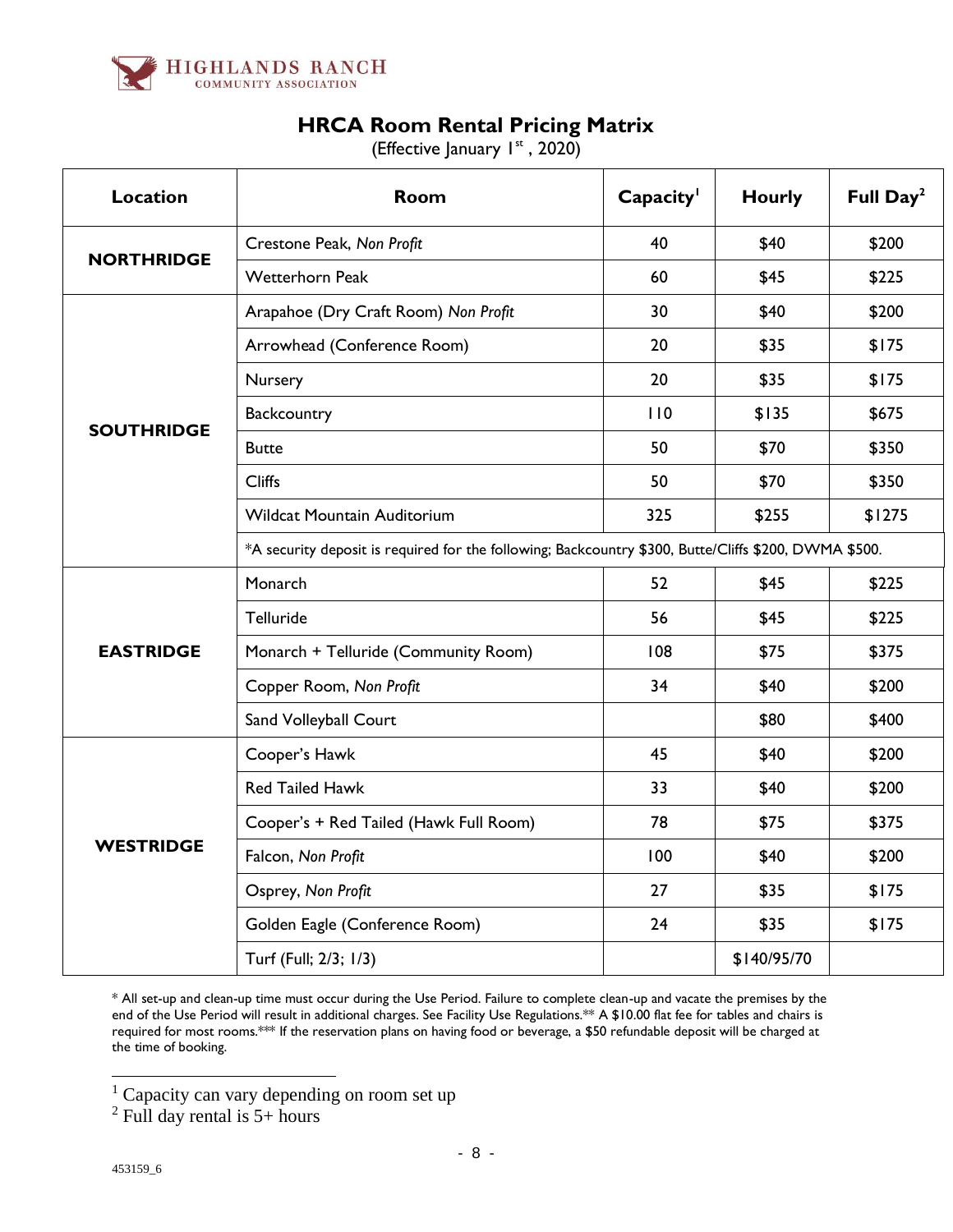

## **ADDENDUM FOR SERVICE AND CONSUMPTION OF ALCOHOLIC BEVERAGES**

# **Wildcat Mountain Auditorium Only**

This Addendum is attached to and made a part of the Facility Use Agreement (the "Agreement") between Highlands Ranch Community Association, Inc. ("HRCA") and the User identified below with respect to the Facility, Premises, Function and Use Period described below. The purpose of this Addendum is to confirm HRCA's written permission for the service and consumption of alcoholic beverages at the Function on and subject to the terms of this Addendum, the Agreement and the Facility Use Regulations and the User's agreement to be bound by the terms of this Addendum.

| User:                                                                           |                                                                                                                                                                                                                               |                                                                                                                      |                                                                                                                                                                                                                                                                                                                                                                                                  |
|---------------------------------------------------------------------------------|-------------------------------------------------------------------------------------------------------------------------------------------------------------------------------------------------------------------------------|----------------------------------------------------------------------------------------------------------------------|--------------------------------------------------------------------------------------------------------------------------------------------------------------------------------------------------------------------------------------------------------------------------------------------------------------------------------------------------------------------------------------------------|
| Facility:                                                                       | the control of the control of the control of the control of the control of the control of the control of the control of the control of the control of the control of the control of the control of the control of the control |                                                                                                                      |                                                                                                                                                                                                                                                                                                                                                                                                  |
| Premises:                                                                       |                                                                                                                                                                                                                               |                                                                                                                      |                                                                                                                                                                                                                                                                                                                                                                                                  |
| Number of Attendees (including User): __________________________                |                                                                                                                                                                                                                               |                                                                                                                      |                                                                                                                                                                                                                                                                                                                                                                                                  |
| Function (Activities and purpose): Manual Community of Activities and purpose): |                                                                                                                                                                                                                               |                                                                                                                      |                                                                                                                                                                                                                                                                                                                                                                                                  |
|                                                                                 |                                                                                                                                                                                                                               |                                                                                                                      |                                                                                                                                                                                                                                                                                                                                                                                                  |
|                                                                                 |                                                                                                                                                                                                                               |                                                                                                                      |                                                                                                                                                                                                                                                                                                                                                                                                  |
| Use Period:                                                                     |                                                                                                                                                                                                                               |                                                                                                                      |                                                                                                                                                                                                                                                                                                                                                                                                  |
| Use Period Begins                                                               |                                                                                                                                                                                                                               | Use Period Ends                                                                                                      |                                                                                                                                                                                                                                                                                                                                                                                                  |
|                                                                                 |                                                                                                                                                                                                                               |                                                                                                                      |                                                                                                                                                                                                                                                                                                                                                                                                  |
|                                                                                 |                                                                                                                                                                                                                               |                                                                                                                      |                                                                                                                                                                                                                                                                                                                                                                                                  |
|                                                                                 |                                                                                                                                                                                                                               |                                                                                                                      | * All set-up and clean-up must occur during the Use Period. Failure to complete clean-up and vacate the<br>Premises by the end of the Use Period will result in additional charges - See Facility Use Regulations.                                                                                                                                                                               |
| Facility Use Fee:                                                               | $\frac{1}{2}$                                                                                                                                                                                                                 |                                                                                                                      |                                                                                                                                                                                                                                                                                                                                                                                                  |
| Security Deposit:                                                               | \$                                                                                                                                                                                                                            | <u> 1990 - Johann Barbara, politik eta politik eta politik eta politik eta politik eta politik eta politik eta p</u> |                                                                                                                                                                                                                                                                                                                                                                                                  |
|                                                                                 |                                                                                                                                                                                                                               |                                                                                                                      | User certifies that he or she, or User's authorized representative, has read and understands this<br>Addendum and the attached Alcoholic Beverages Regulations, and agrees that a violation of any<br>provision of this Addendum or the Alcoholic Beverages Regulations, is a breach of the Agreement<br>and, in addition to any other rights and remedies HRCA may have, HRCA may terminate the |

**Agreement for cause, the permission to serve alcohol at the Function and the License may be revoked, and HRCA may retain the Security Deposit and the Facility Use Fee at the sole discretion of HRCA.**

| User:              | <b>Highlands Ranch Community Association, Inc.</b> |
|--------------------|----------------------------------------------------|
| <b>Print Name:</b> | Bv:                                                |
| Date:              | Title/Date:                                        |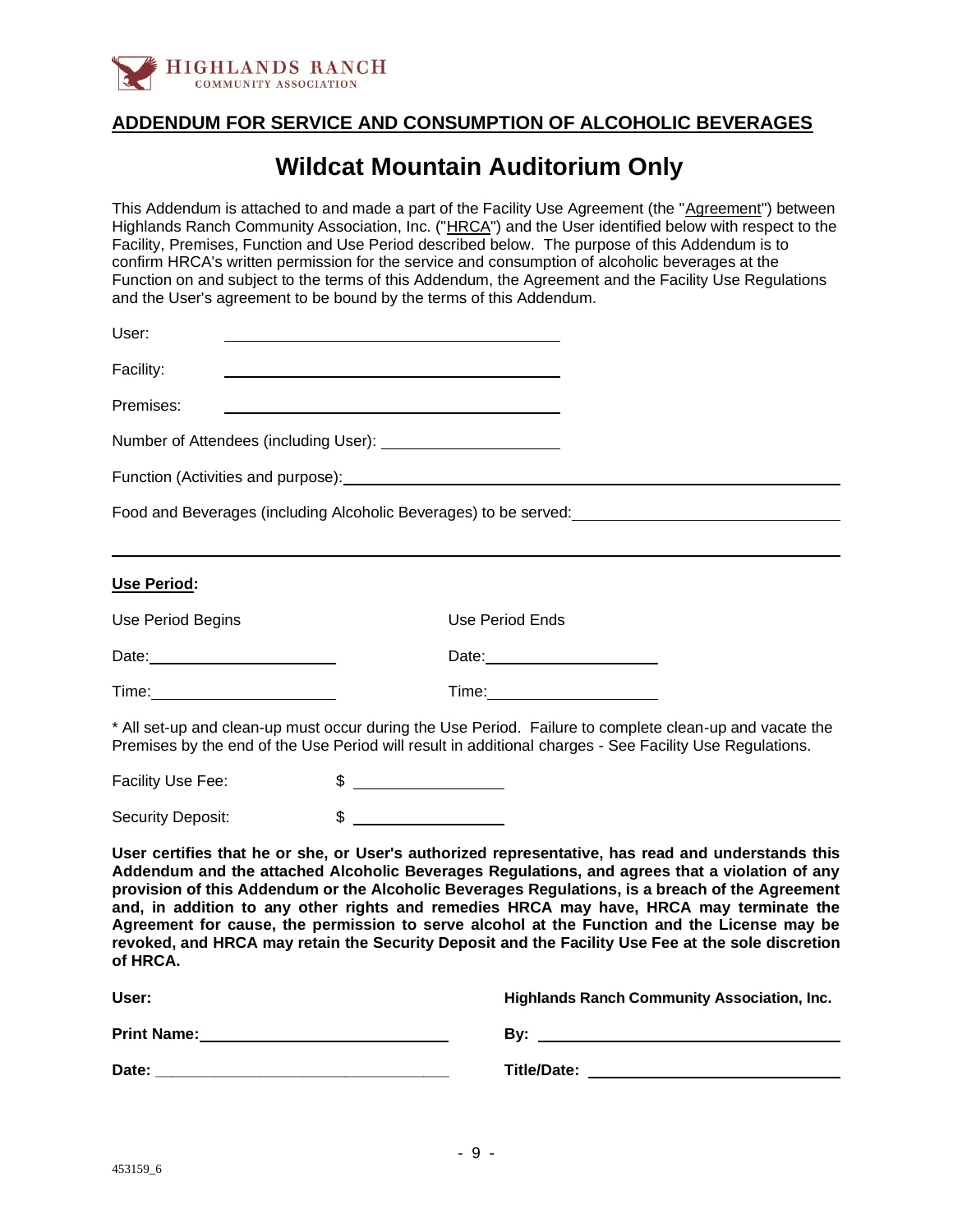

#### **Alcoholic Beverages Regulations**

- 1. At any Function at which alcohol is served, notwithstanding the terms of the Agreement, the User (or if the User is an entity, the User's Representative or Contact Person named in the Application as the person responsible for the Function) must be a responsible adult age 21 years or older. In addition, supervision of the Function must be provided by an adult age 21 years or older and such person must insure that no one under the age of 21 years is served or is in possession of alcohol.
- 2. At any Function at which alcohol is served, User may be required at HRCA's sole option to provide liability insurance coverage in such form and manner as HRCA, in it sole discretion, shall require in accordance with the Agreement and the HRCA Facility Use Regulations, which insurance requirements may be greater than those for a Function at which alcoholic beverages are not permitted. HRCA may decline or prohibit the service of alcohol or terminate the Agreement for cause if evidence of proper insurance as required by HRCA is not provided to HRCA in timely manner or if the insurance is not acceptable to HRCA, in it sole discretion.

All alcoholic beverages served at any Function may be purchased by the renter. Alcohol may be served only if the Function is a private function. Alcohol may be served and consumed only in accordance with applicable Laws (as defined in the Agreement).

- 3. Alcoholic beverages shall not be served prior to 11:00 a.m. and service of alcoholic beverages shall cease no later than forty-five minutes prior to the end of the Use Period. Violation of this regulation shall result in immediate termination of the Agreement and the Function and HRCA will retain the Security Deposit and Facility Use Fee.
- 4. The following minimum Security Deposits are required for Functions at which alcohol will be served:
	- \$500.00 if there are less than 50 attendees
	- \$1,000.00 if there are 50 attendees or more
- 5. If the function will include 50 or more attendees:
	- If alcohol will be served at a Function, a certified and insured bartending service or a certified and insured bartender supplied by a caterer must be present while distributing any alcohol on the premise. Only such bartender will be authorized to serve alcohol.
	- An off duty Douglas County Deputy (\$40.00 per hour / 3 Hr. Minimum) will be supplied by HRCA staff but paid for by renter and must be present during all times when alcohol will be distributed/consumed.
- 6. User shall be solely responsible for all persons consuming alcohol (including any violations of these Regulations) and for any situations involving or incidents arising from persons leaving the Premises while under the influence of alcohol. User's obligation to indemnify and hold harmless HRCA and HRCA Parties as set forth in the Agreement includes the acts and omissions of all such persons and any other persons consuming or in possession of alcohol at or in connection with the Function.
- 7. Alcohol may not be consumed outside of the Premises or anywhere on HRCA property, unless specifically authorized in writing by HRCA and otherwise in compliance with the applicable permit and Law. Alcoholic beverages are prohibited outside of the Wildcat Mountain Auditorium use space unless specifically authorized in writing by HRCA.
- 8. Lewd conduct, guests wandering throughout the building, inadequate clean-up, spills, and violations of Facility Use Regulations and other HRCA rules and regulations and policies and procedures may result in loss of part or all of the Security Deposit, in addition to any other remedies HRCA may have.
- 9. At no time may alcohol be served to or in the possession of minors and alcohol may not be served at Functions that are designed for persons under 21 years of age.
- 10. No alcohol containers may be opened and no alcohol may be consumed prior to the designated starting time of the Function or during set-up for or clean-up of the Function.
- 11. No containers of alcohol may be removed from the Premises for any reason. All containers containing alcohol are the property of HRCA and, by law, shall left at the Premises at the end of the Function.